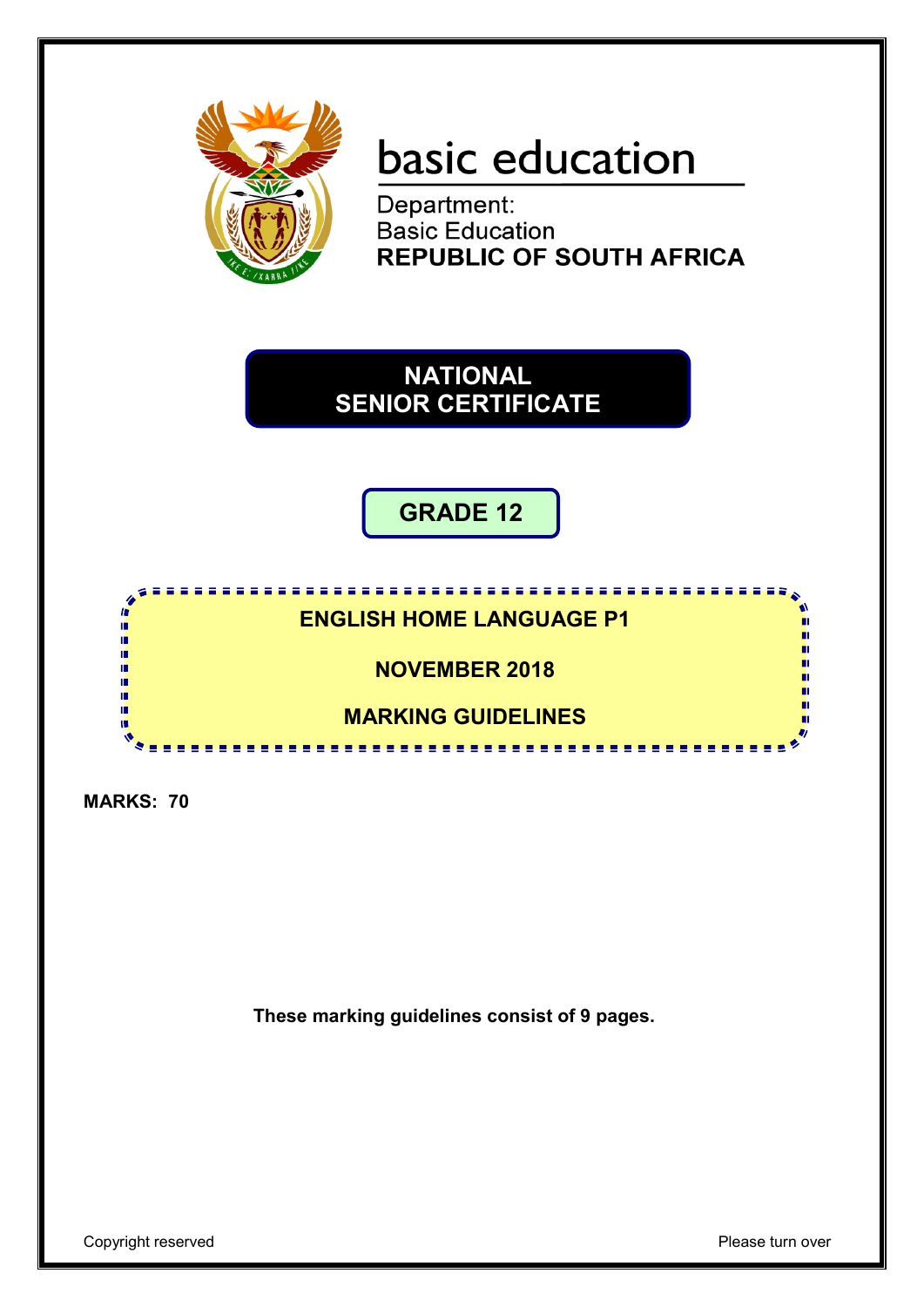# **NOTE:**

- **These marking guidelines are intended as a guide for markers.**
- **The guidelines are by no means prescriptive or exhaustive.**
- **Candidates' responses should be considered on merit.**
- **Answers should be assessed holistically and points awarded where applicable in terms of decisions taken at the standardisation meeting.**
- **The marking guidelines will be discussed before the commencement of marking.**

# **INSTRUCTIONS TO MARKERS**

# **Marking the comprehension:**

- Because the focus is on understanding, incorrect spelling and language errors in longer responses should not be penalised unless such errors change the meaning/understanding. (Errors must still be indicated.)
- If a candidate uses words from a language other than the one being examined, disregard those words, and if the answer still makes sense, do not penalise. However, if a word from another language is used in a text and required in an answer, this will be acceptable.
- For **open-ended questions**, no marks should be awarded for YES/NO or I AGREE/I DISAGREE. The reason/substantiation/motivation is what should be considered.
- No marks should be awarded for TRUE/FALSE or FACT/OPINION. The reason/substantiation/motivation is what should be considered.
- When one-word answers are required and the candidate gives a whole sentence, mark correct provided that the correct word is underlined/highlighted.
- When two/three facts/points are required and a range is given, mark **only** the first two/three.
- Accept dialectal variations.
- For multiple-choice questions, accept BOTH the letter corresponding to the correct answer AND/OR the answer written out in full.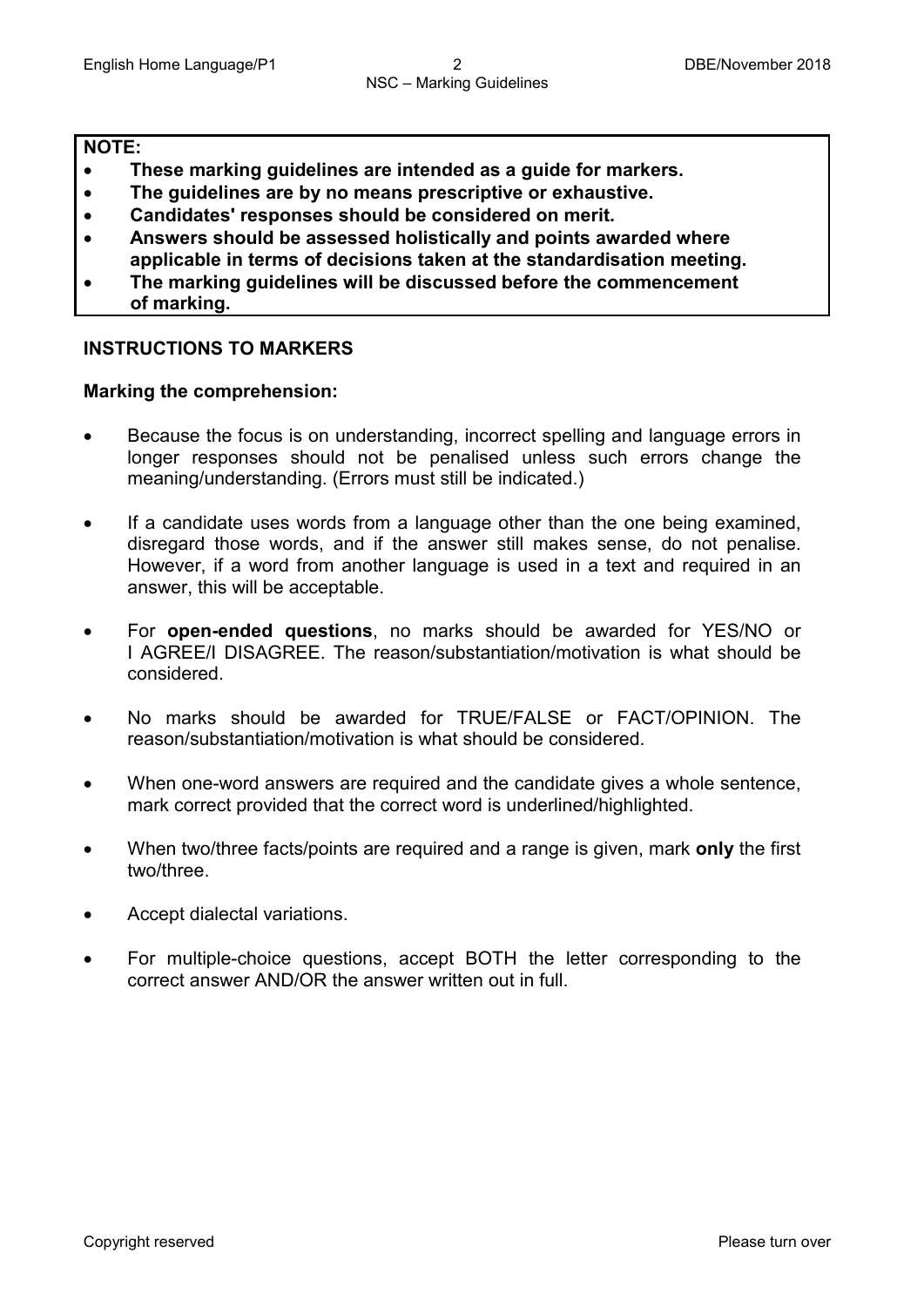#### NSC – Marking Guidelines

#### **SECTION A: COMPREHENSION**

#### **QUESTION 1: READING FOR MEANING AND UNDERSTANDING**

1.1 He is disgusted by/pities the flashy/obscene displays of wealth by spoilt teenagers.

[Award only 1 mark for 'lifting'.] (2)

1.2 The possessions seem to own the person, who has been 'dwarfed'; the youth have become less human, 'dehumanised' by their possessions, as ownership has been reversed.

[Award 2 marks for any TWO ideas.] (2)

- 1.3 It is ironic that while these young people intend flaunting their abundant possessions, they actually reveal how empty their lives are. (2)
- 1.4 The writer wishes to provide convincing evidence to support his view/to validate his argument. (2)
- 1.5 A negative connotation is attached to the word 'consumers', who are viewed as those who purchase goods without discernment. They are self-absorbed individuals ('more competitive and more selfish') who do not engage with others and lack 'social responsibility'. 'Citizens' carries a positive connotation; they would be discerning and add value to society.

[Award 3 marks only if both concepts have been addressed.] (3)

1.6 The research findings are contrary to what people generally believe: materialism is associated with happiness. In fact, materialism is shown to be the enemy of fulfilment./It is paradoxical that people turn to consumerism to fill their loneliness yet this consumerism makes them more lonely and isolated./Paradoxically, a consumer journal publishes negative viewpoints on consumerism.

> [Award 3 marks only if the paradox is well-discussed.] [Award only 1 mark for 'lifting'.] (3)

- 1.7 The writer uses various stylistic techniques to strengthen his argument that materialism gives rise to a cycle of destruction.
	- The writer uses metaphorical expressions/hyperbole such as 'selfmutilation' and 'smashed' to highlight the destructive nature of an obsession with possessions.
	- The satirical remark, 'a Rolex short of contentment', graphically illustrates the insatiable nature of materialism.
	- The writer inserts a short exclamation 'There is no end to it!' to emphasise his exasperation with endless consumerism.
	- Strong emotive words, e.g. 'distressed', 'forces' and 'smashes' effectively convey a sense of destruction.
	- Conversational style/use of personal pronouns creates a bond of confidence between the writer and the reader.

[Award 3 marks for any TWO techniques well-discussed.] [Award a maximum of 1 mark for an identification of TWO techniques.] [Credit valid alternative responses.] (3)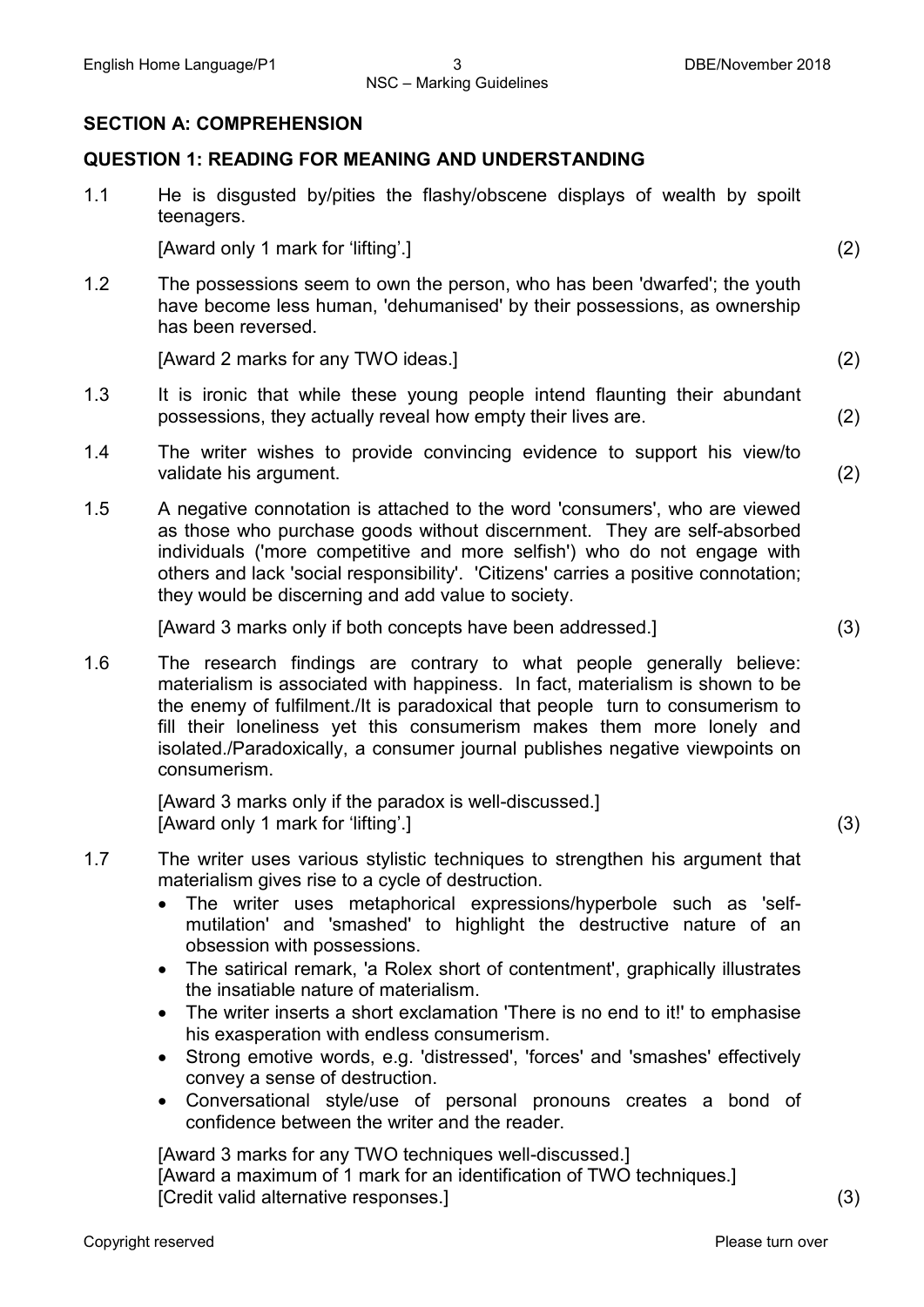#### 1.8 YES

The writer summarises the adverse impact of materialism, by referring to his initial image of 'deluded' youth, and expanding his focus to broader society. The reader is drawn into the argument through the use of first person pronouns. The writer contends that every member of society falls prey to the destructive cycle of materialism.

**OR**

NO

[A 'NO' response is unlikely. However, credit responses on merit.] [Credit valid alternative responses.] (3)

1.9 The viewer on the left is disgusted by what he is viewing: he views the characters in the film as shameful criminals. He embodies the morally correct reaction to what he is viewing. The viewer on the right is enthusiastic and engaged, showing how susceptible he is to a lavish lifestyle.

> [Award 3 marks only if attitudes of both characters are discussed.] [Credit valid alternative responses.] (3)

1.10 The cartoonist is critical of the public's gullibility and lack of discernment. Some of the people are satirically portrayed as being devoid of the ability to think critically. The film industry has undue influence on social conscience.

> [Award 3 marks only if a critical discussion is included.] [Credit valid alternative responses.] (3)

1.11 Text B portrays the manner in which our morals are compromised by the created images of materialism. The opulent lifestyle of villains is seen as desirable. The headline of Text A refers to the effect of a materialistic society: moral decay erodes our humanity via the imagination ('eats us from the inside out'). The possessions idolised by the *Rich Kids of Instagram* are similar to the desired lifestyle depicted in Text B. In both texts, materialism is acceptable when it is glamorised. Both the writer and the cartoonist disapprove of our mindless acceptance of materialism.

> [Award 4 marks only if both paragraph 1 of Text A and Text B are discussed.] [Credit valid alternative responses.] (4)

# **TOTAL SECTION A: 30**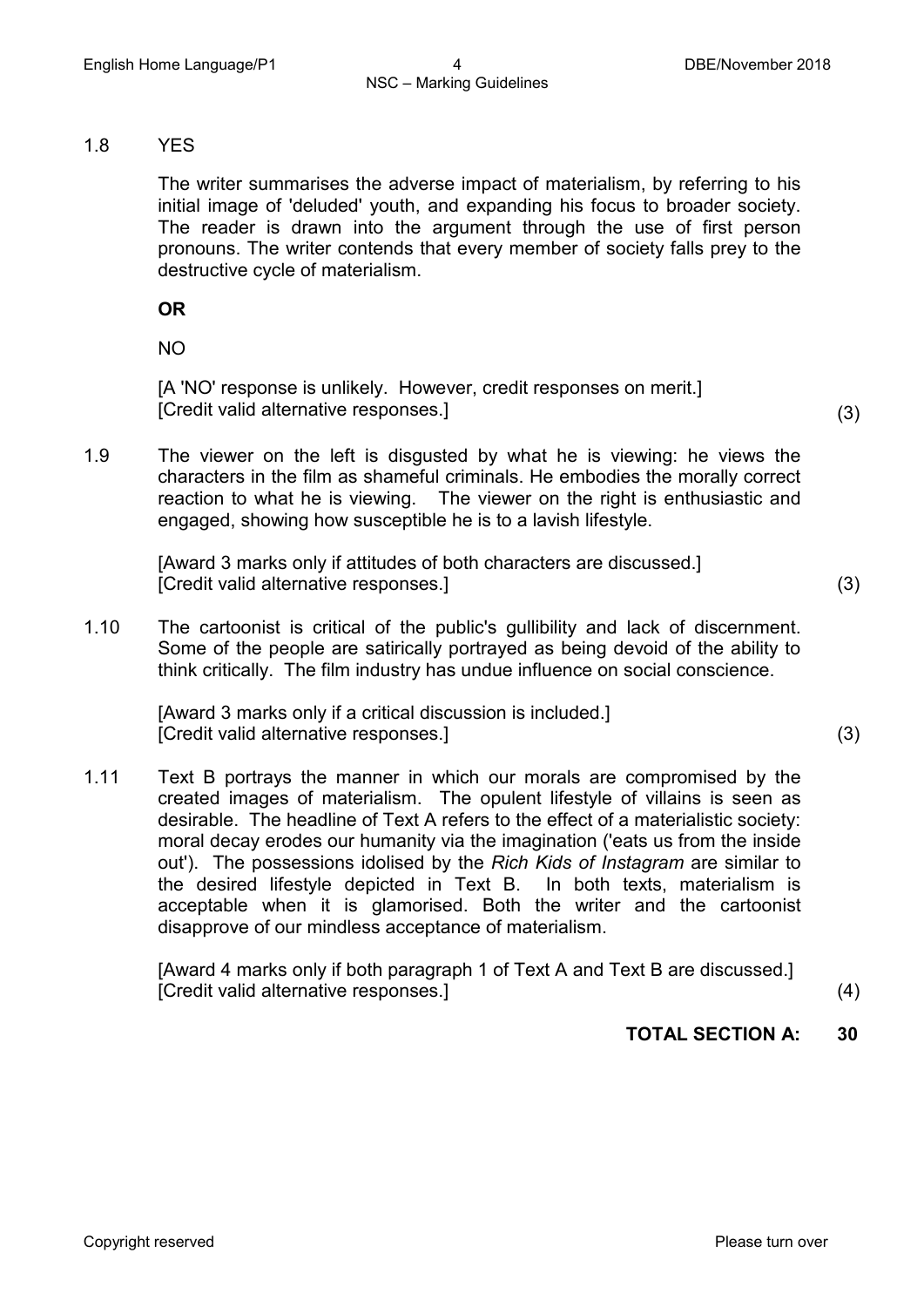# **SECTION B: SUMMARY**

# **QUESTION 2: SUMMARISING IN YOUR OWN WORDS**

Use the following main points that the candidate should include in the summary as a **guideline**.

Any 7 valid points are to be credited in paragraph-form.

(Sentences and/or sentence fragments must be coherent.)

| NO.            | <b>QUOTATIONS</b>                                                  | NO.            | <b>POINTS</b>                                                                        |
|----------------|--------------------------------------------------------------------|----------------|--------------------------------------------------------------------------------------|
| $\mathbf{1}$   | 'When we read comics featuring                                     | $\mathbf{1}$   | While reading about superheroes,                                                     |
|                | superheroes, particularly as                                       |                | children develop reading skills.                                                     |
|                | children, we develop our  reading                                  |                |                                                                                      |
|                | ability'                                                           |                |                                                                                      |
| $\overline{2}$ | 'These comics likely influence our                                 | $\overline{2}$ | Their behaviour and outlook on life are                                              |
|                | behaviour,  and attitudes.'                                        |                | influenced.                                                                          |
| 3              | 'Pretend play based on the concept                                 | 3              | Children acquire language competence                                                 |
|                | of superheroes helps children learn                                |                | through participating in imaginary games.                                            |
|                | language'                                                          |                |                                                                                      |
| 4              | 'we develop our emotions'/'allows                                  | $\overline{4}$ | Youngsters pretending to be                                                          |
|                | the expression of emotions, both                                   |                | superheroes learn to verbalise all                                                   |
|                | negative and positive.'                                            |                | emotions.                                                                            |
| 5              | 'Children can use superheroes and                                  | 5              | Children learn from superheroes how to                                               |
|                | to<br>form<br>supervillains<br>various                             |                | weigh up situations and think before they                                            |
|                | perspectives on a situation and test                               |                | act.                                                                                 |
| 6              | the consequences of actions.'<br>'we develop our  morals'/'provide | $6\phantom{1}$ |                                                                                      |
|                | the exaggerated opportunity to play                                |                | Children can role-play in larger-than-life<br>scenarios to discern right from wrong. |
|                | out moralistic and ethical dilemmas                                |                |                                                                                      |
|                | for both children and adults.'/'use                                |                |                                                                                      |
|                | their moral compass, so to speak,                                  |                |                                                                                      |
|                | before making big decisions.'                                      |                |                                                                                      |
| $\overline{7}$ | 'superheroes likely feed straight into                             | $\overline{7}$ | Boys gain confidence in taking control of                                            |
|                | boys' tendency to control or "master"                              |                | circumstances.                                                                       |
|                | the world.'                                                        |                |                                                                                      |
| 8              | 'children are given the opportunity to                             | 8              | They can witness how superheroes                                                     |
|                | observe how their favourite role                                   |                | extricate themselves from daunting                                                   |
|                | model problem-solves through                                       |                | circumstances./Children learn to make                                                |
|                | ethically sticky situations.'                                      |                | difficult decisions.                                                                 |
| 9              | 'These comics likely influence our                                 | 9              | Superheroes who display socially                                                     |
|                | leadership ability'/'Teenagers use                                 |                | acceptable behaviour and integrity are                                               |
|                | villains as avoidance role models,                                 |                | good role-models for children                                                        |
|                | while imitating superheroes who                                    |                |                                                                                      |
|                | display pro-social behaviour,                                      |                |                                                                                      |
|                | leadership and a variety of positive                               |                |                                                                                      |
|                | attitudes.'                                                        |                |                                                                                      |
| 10             | 'unwillingness to be a bystander'/'it                              | 10             | Altruism is reinforced by the example set                                            |
|                | could be argued that learning to help                              |                | by superheroes.                                                                      |
|                | others occurs through the models of                                |                |                                                                                      |
|                | superheroes.'                                                      |                |                                                                                      |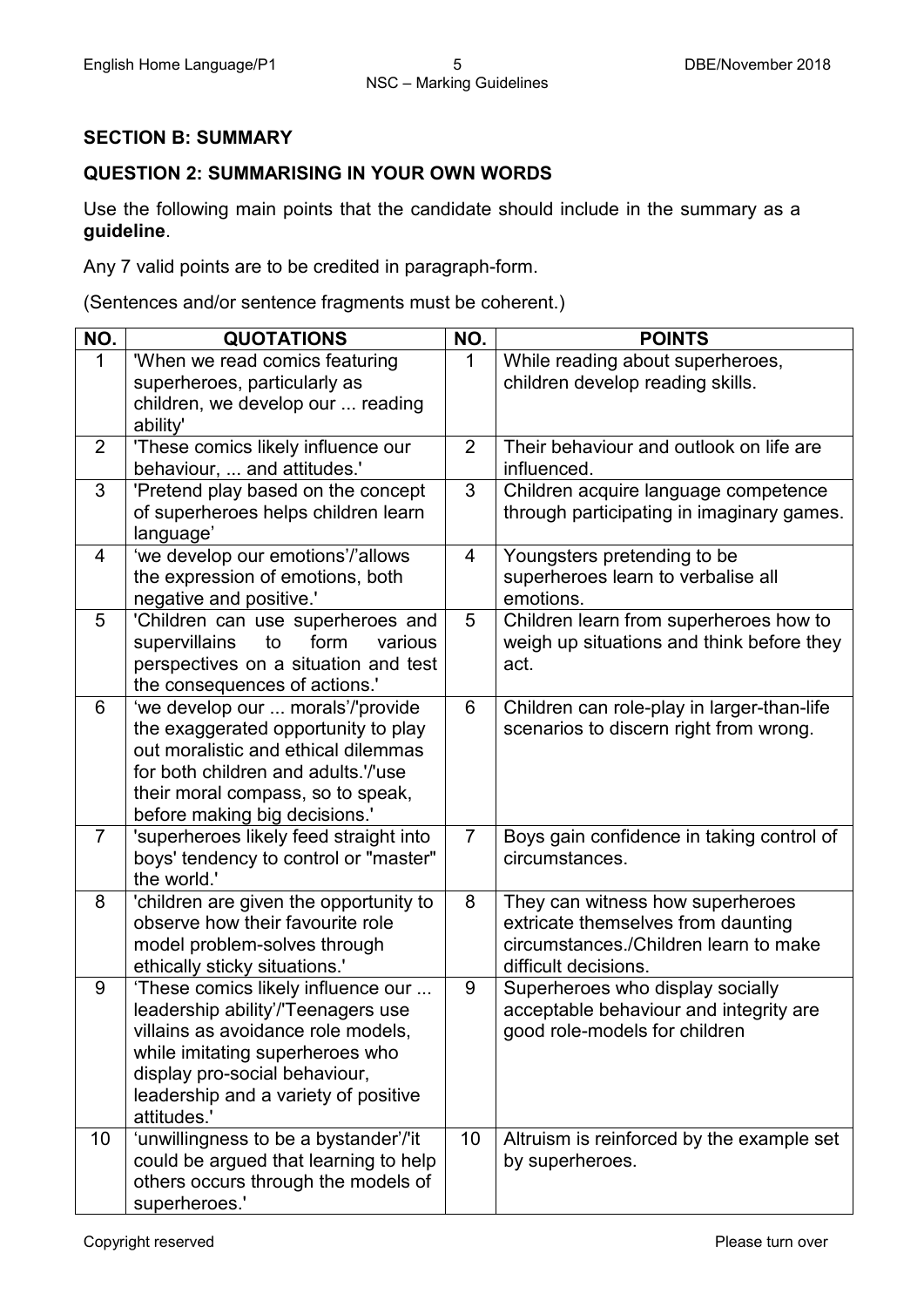#### **PARAGRAPH-FORM**

**NOTE:** What follows is merely an example. It is not prescriptive and must be used very carefully.

Children develop reading skills, emotional intelligence and principles when they read about superheroes: their behaviour, leadership skills and outlook are influenced. Furthermore, youngsters imitating superheroes learn to verbalise a range of feelings. Children learn from superheroes and supervillains how to weigh up situations before acting. Moreover, children can role-play in larger-than-life scenarios to discern right from wrong and gain confidence in taking control of circumstances. They can witness the manner in which superheroes extricate themselves from daunting circumstances. In conclusion, superheroes with integrity are good role-models and reinforce altruism. (89 words)

#### **Marking the summary:**

Marking is on the basis of the inclusion of valid material and the exclusion of invalid material.

The summary should be marked as follows:

- **Mark allocation:**
	- o 7 marks for 7 points (1 mark per main point)
	- $\circ$  3 marks for language<br> $\circ$  Total marks: 10
	- Total marks: 10
- **Distribution of language marks when candidate has not quoted verbatim:**
	- o 1–3 points correct: award 1 mark<br>○ 4–5 points correct: award 2 marks
	- 4–5 points correct: award 2 marks
	- o 6–7 points correct: award 3 marks
- **Distribution of language marks when candidate has quoted verbatim:**
	- $\circ$  6–7 quotations: award no language mark
	- o 1–5 quotations: award 1 language mark

#### **NOTE:**

- **Word Count:**
	- o Markers are required to verify the number of words used.
	- o Do not deduct any marks if the candidate fails to indicate the number of words used or if the number of words used is indicated incorrectly. If the word limit is exceeded, read up to the last sentence above the stipulated upper limit and ignore the rest of the summary.

#### **TOTAL SECTION B: 10**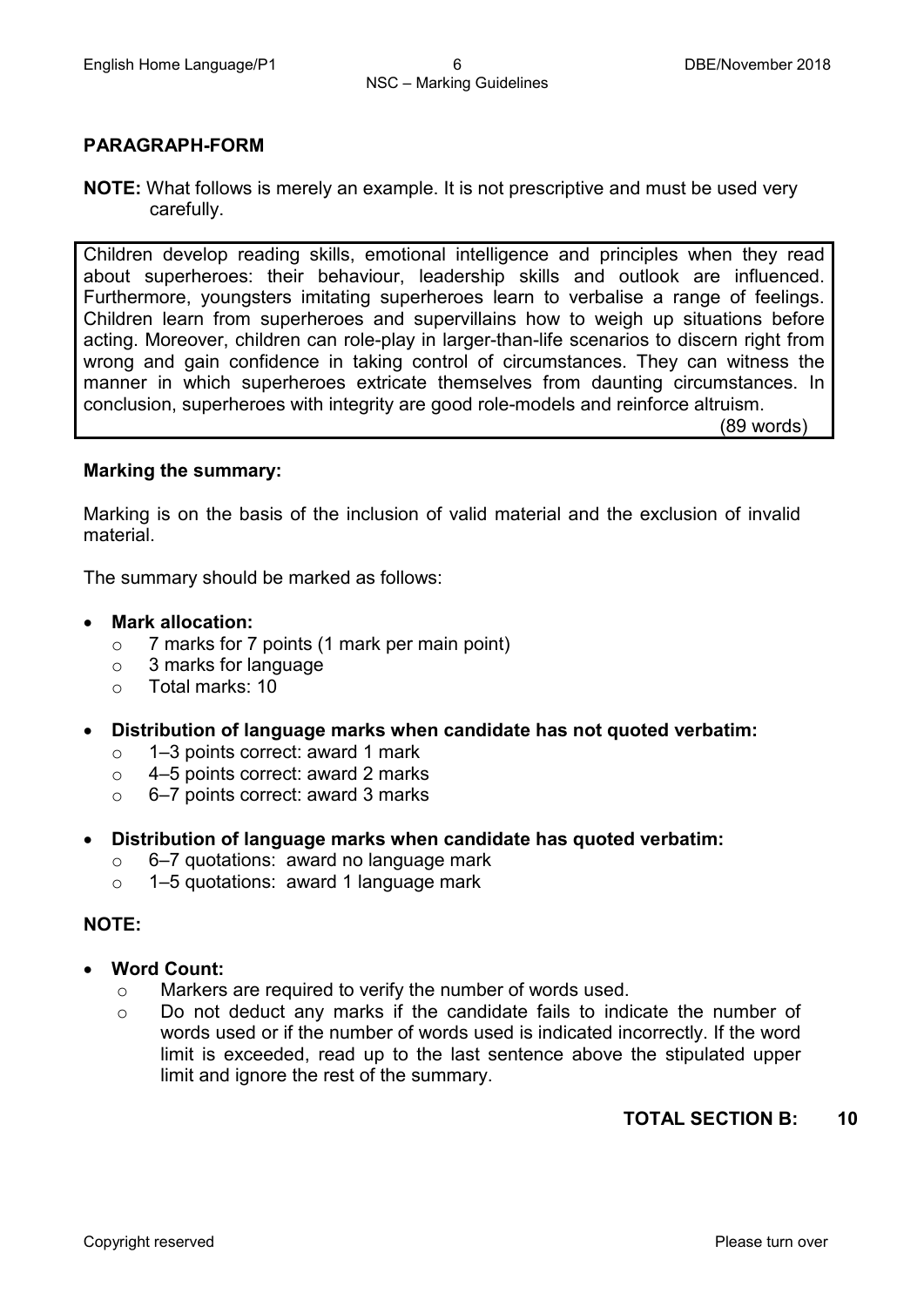# **SECTION C: LANGUAGE STRUCTURES AND CONVENTIONS**

# **Marking Section C:**

- Spelling:
	- o One-word answers must be marked correct even if the spelling is incorrect, unless the error changes the meaning of the word.
	- o In full-sentence answers, incorrect spelling should be penalised if the error is in the language structure being tested.
	- o Where an abbreviation is tested, the answer must be punctuated correctly.
- Sentence structures must be grammatically correct and given in full sentences/as per instruction.
- For multiple-choice questions, accept BOTH the letter corresponding to the correct answer AND/OR the answer written out in full as correct.

# **QUESTION 3: ANALYSING ADVERTISING**

3.1 The advertiser is addressing the need for this generation to conserve energy so that the next generation can continue to experience the benefits of electricity./The advertiser is warning of impending doom if the current wasteful practices continue. (2)

3.2 The repetition of the pronouns drives the point home that the company and the readers are jointly responsible for the solution.

The personal pronouns convey a direct, personal appeal to the reader. (1) (2)

3.3 The image portrays a young child, snugly reading a book in bed. This is in sharp contrast to the text, which comments on Shell's activities in the Arctic as a 'nightmare'. In the context of the advertisement, the image conveys a false sense of security regarding children's future in the light of Shell's activities in search of oil. The décor in the room depicts nature and threatened species, while the light connotes elucidation of a serious issue.

> [Award 3 marks for a well-developed response.] [Credit valid alternative responses.] (3)

3.4 Text D is more informative/inspirational: it provides details that illustrate the company's social conscience. The advertisement elaborates on the company's attempts to preserve energy for future use and points out that global co-operation has been achieved. The domestic setting shows a personal concern. The blurred image reinforces the fear that the future will be bleak if we fail to harness all possible sources of renewable energy.

> Text E is more cautionary and emotive, e.g. 'STUFF OF NIGHTMARES'. Greenpeace satirises Shell's approach and critically comments on Shell's practices in the Arctic, endangering nature. Greenpeace has mimicked and presented a parody of the Shell visual.

[Award 3 marks only if both texts are discussed.] (3)

**[10]**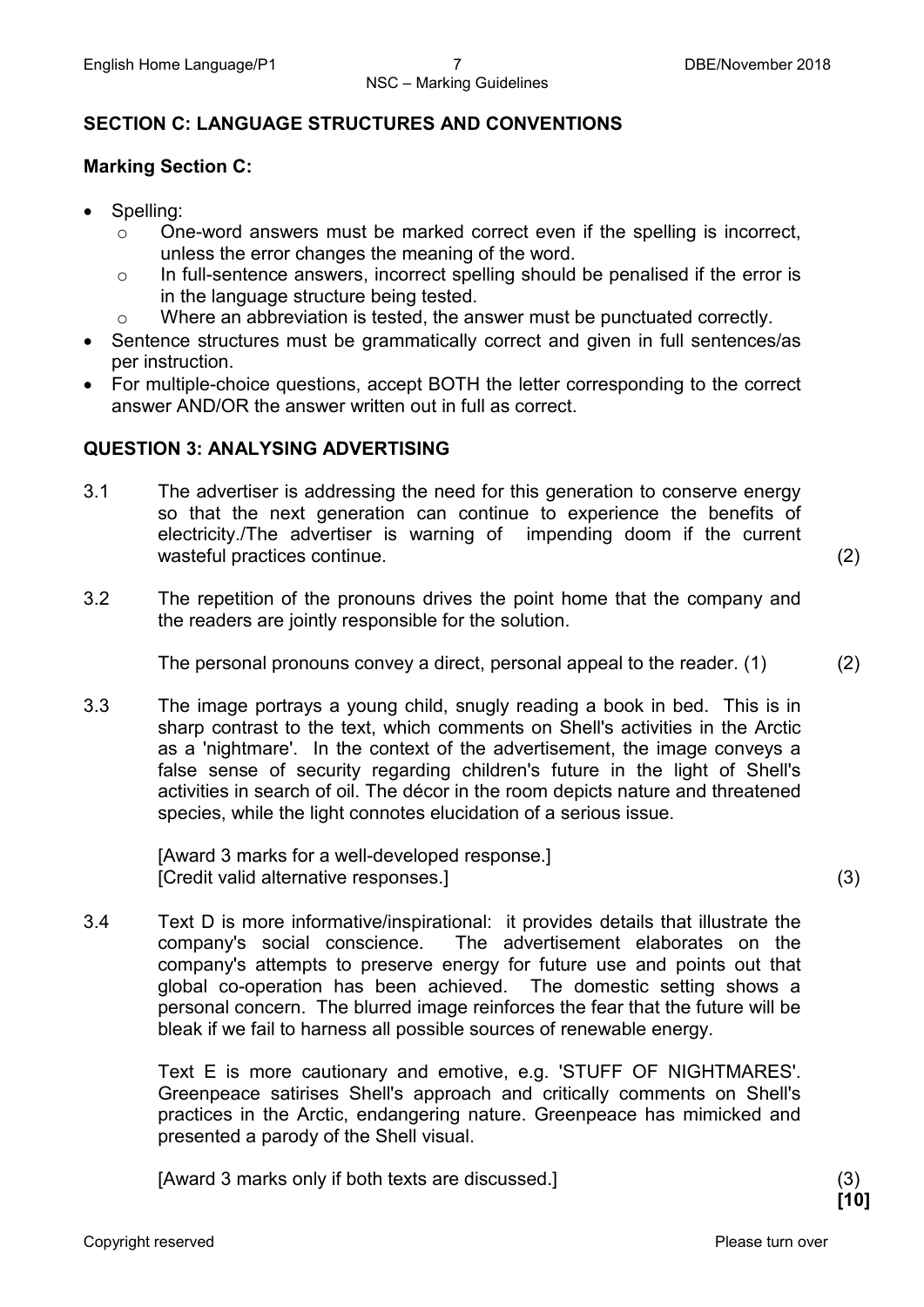# **QUESTION 4: UNDERSTANDING OTHER ASPECTS OF THE MEDIA**

4.1 The boy is concentrating on his drawing./The reader is invited into his thought processes./It forces the reader to focus on the boy.

> [Award 2 marks for any single idea.] [Credit valid alternative responses.] (2)

4.2 In FRAME 4, the boy outlines the reason for his drawing willingly/in a matterof-fact manner. In FRAME 7, his response is hesitant and evasive/reluctant.

> [Credit answers that view responses as similar, since the boy is evasive in both frames, e.g. his reference to 'SOMEONE IN OUR FAMILY' in FRAME 4.] [Award 2 marks only if candidates refer to both frames.] (2)

- 4.3 In FRAMES 7, 8 and 9, the girl's stern, domineering attitude is depicted through her scowl, pursed lips and clenched jaw. Her **facial expression** remains angry throughout.
	- In FRAME 8, the **positioning** of the two characters portray the girl's overbearing nature. She is menacingly close to her brother, intimidating him.
	- In FRAMES 8 and 9, the **absence of speech bubbles** emphasises her pent-up rage.
	- In FRAME 9, **the large bold font/onomatopoeia/exclamation mark/body language/movement lines** highlight the girl's aggression. She has literally overthrown her brother.

[Award 3 marks for TWO techniques, well-developed.] [Award no more than 1 mark for an identification of TWO techniques.] (3)

4.4 The cartoonist **has given prominence to/creates an interest in** the ultimate message of the cartoon by placing it first/inverting the order of the frames, **effectively highlighting the price to be paid for truth**. FRAME 1 is the consequence of the events in the cartoon. It precedes the flashback that commences in FRAME 2. The boy is depicted as **a victim of violence**, illustrated by the ice-pack on his head/sling on his arm/plasters on his face.

> [Credit candidates who refer to the boy's artwork being reduced to snippets/recreated.] [Award 3 marks only if a critical comment is made.] (3)

**[10]**

Copyright reserved **Please turn over the Copyright reserved** Please turn over